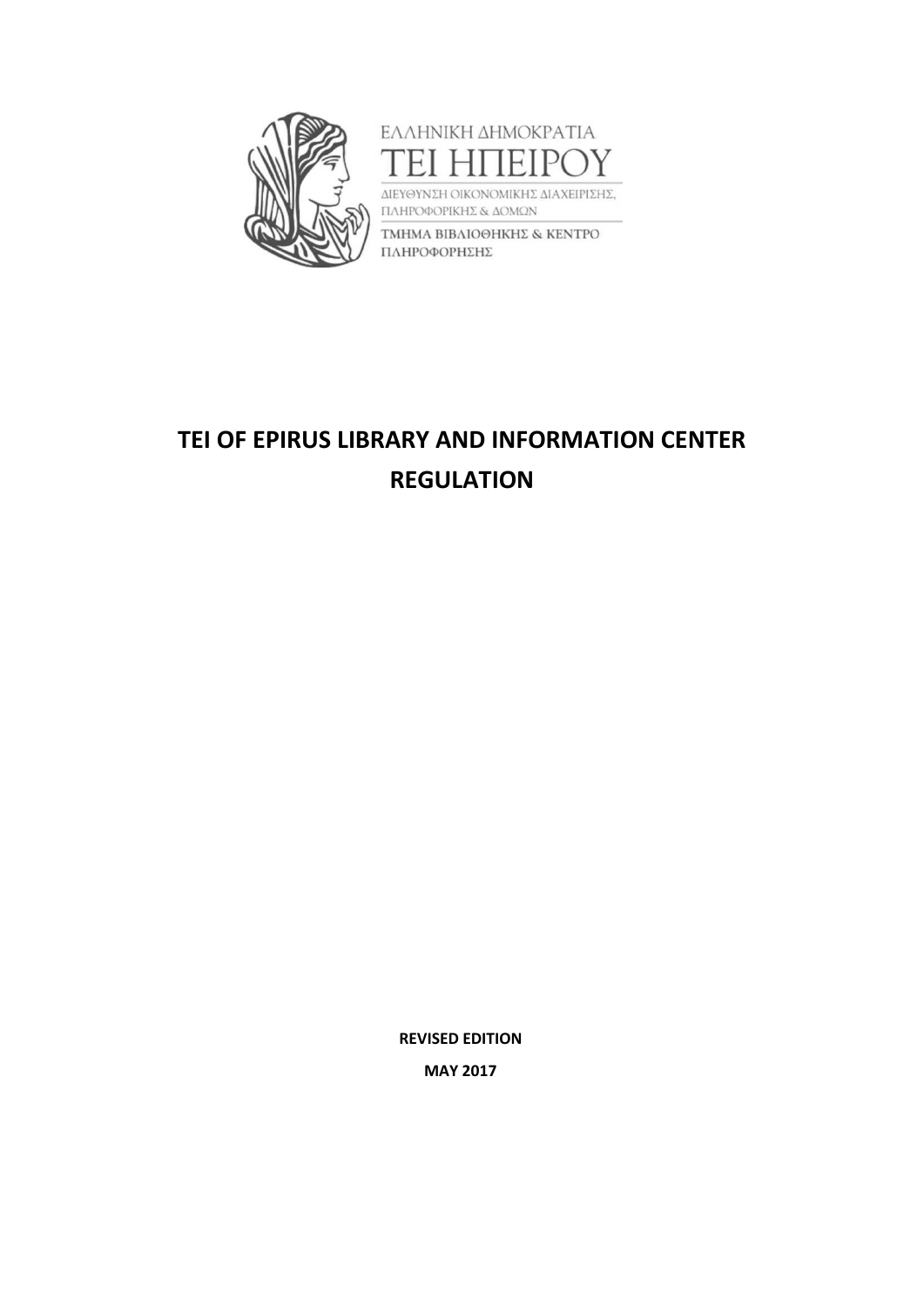# Περιεχόμενα

| 1.     |                                                                       |  |
|--------|-----------------------------------------------------------------------|--|
| 2.     |                                                                       |  |
| 3.     |                                                                       |  |
| 4.     |                                                                       |  |
| 4.1.   |                                                                       |  |
| 4.2.   |                                                                       |  |
| 5.     |                                                                       |  |
| 5.1.   |                                                                       |  |
| 5.2.   |                                                                       |  |
| 5.2.1. |                                                                       |  |
| 5.2.2. |                                                                       |  |
| 6.     |                                                                       |  |
| 6.1    |                                                                       |  |
| 6.1.1. |                                                                       |  |
| 6.1.2. |                                                                       |  |
| 6.2.   |                                                                       |  |
| 6.3.   |                                                                       |  |
| 6.4.   |                                                                       |  |
| 6.5.   | RETURNING MATERIAL - INFRINGEMENT OF REGULATION - FINES - PENALTIES 7 |  |
| 6.6.   |                                                                       |  |
| 6.7.   |                                                                       |  |
| 6.8.   |                                                                       |  |
| 7.     |                                                                       |  |
| 7.1.   |                                                                       |  |
| 7.1.1. |                                                                       |  |
| 7.1.2. |                                                                       |  |
| 7.2.   |                                                                       |  |
| 7.2.1. |                                                                       |  |
| 7.2.2. |                                                                       |  |
| 7.2.3. |                                                                       |  |
| 7.2.4. |                                                                       |  |
| 7.2.5. |                                                                       |  |
| 7.2.6. |                                                                       |  |
| 8.     |                                                                       |  |
| 9.     |                                                                       |  |
| 10.    |                                                                       |  |
| 11.    |                                                                       |  |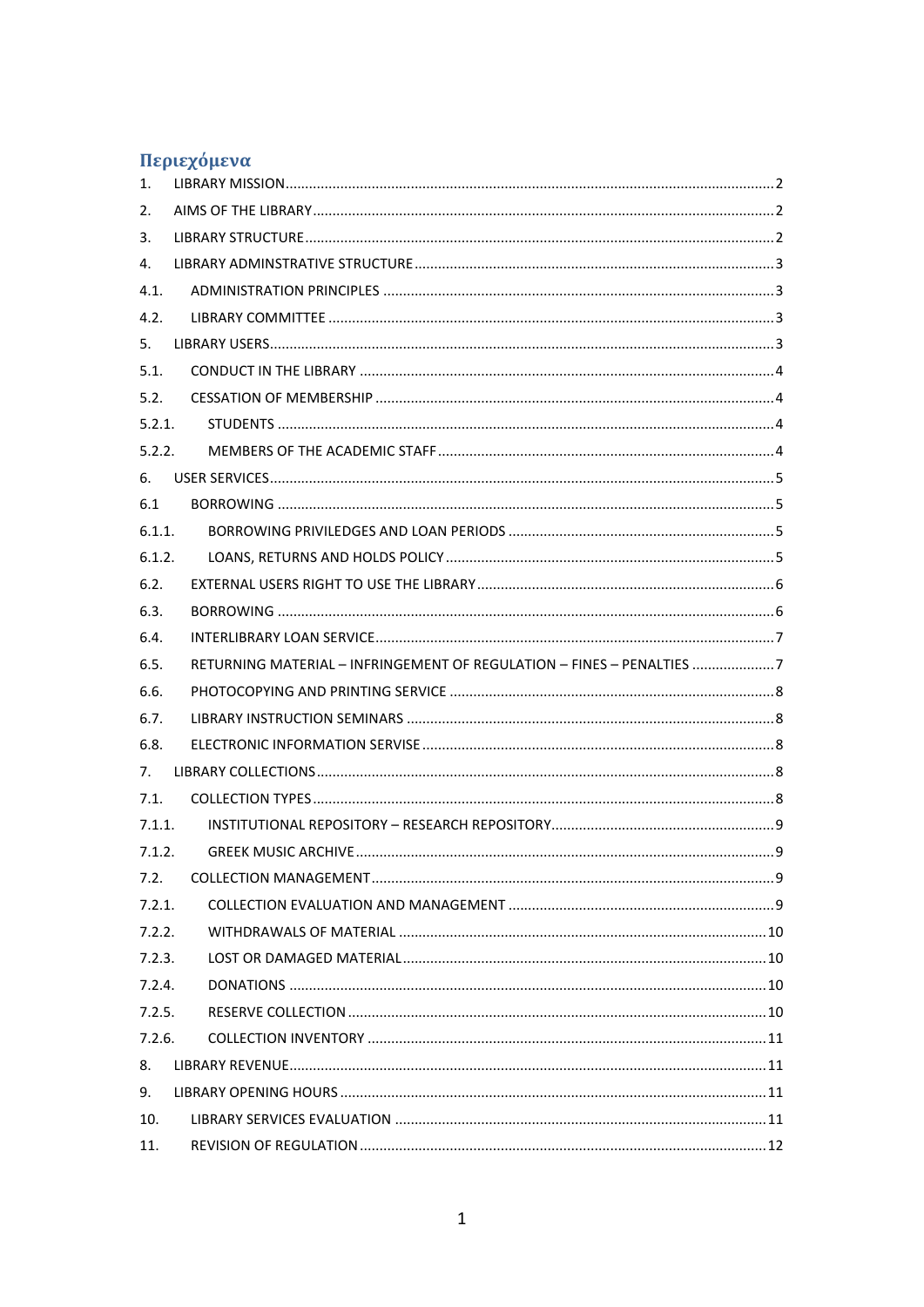#### <span id="page-2-0"></span>**1. LIBRARY MISSION**

The TEI of Epirus Library and Information Centre (herein the Library) is an information collection and dissemination center. Its main purpose is to support local Institution's goals regarding research and education. It does so by providing welldocumented (authoritative) information either in print or electronic form. The Library has also set as a priority to offer its users training programs with the aim of maximizing service usage. Moreover, the Library covers the information needs of all members of the local academic community as well as those needs of the members of the general public-residents of the towns where Library's branches are located. In that way, the Library acts as a cultural center which actively participates to several educational and cultural activities and programs.

# <span id="page-2-1"></span>**2. AIMS OF THE LIBRARY**

The TEI of Epirus Library and Information Center aims at:

- Offering its users print and electronic material in order to support their educational and research activities.
- Ensuring access to information sources and libraries across Greece and abroad through Information Networks, Library Networks and Alliances, et al.
- Enriching collections.
- Offering support to all local and external users for better use of electronic resources by means of information literacy programs, brochures, workshops, conferences, et al.
- Participating to collaborative schemes so as to save economic resources and take advantage of available information resources.
- Organizing and offering appropriate infrastructure for visitors (reading spaces, computer facilities, books stacks, et al.)
- Informing Library personnel for latest developments in Information and Library Science and Computer Science fields.
- Publicizing local institution's work and projects therefore acting as a cultural center.
- Evaluating and improving its services.

# <span id="page-2-2"></span>**3. LIBRARY STRUCTURE**

According to the Organization of Administrative Services of the TEI of Epirus (GG 22.8.2015, issue 2, number 2588) the structure of the Library is as follows:

# **Department of Library and Information Center.**

- (a) Office of Administrative and Economic Affairs, Development and Collection Organization (Arta).
- (b) Office of User Services and Electronic Services (Arta).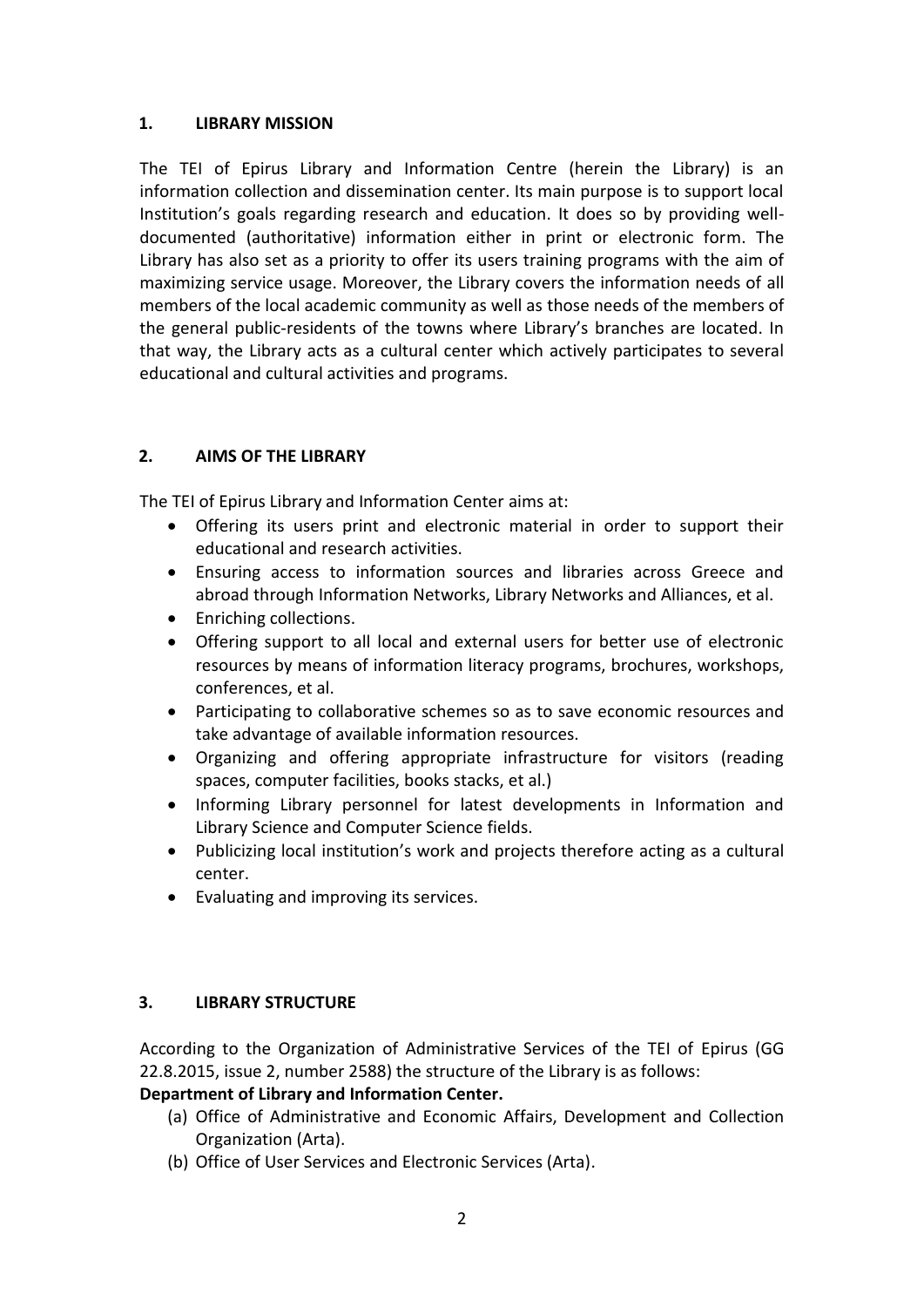- (c) Publications and Printing Office (Arta).
- (d) Library Office at Ioannina.
- (e) Library Office at Preveza.
- (f) Library Office at Igoumenitsa.

# <span id="page-3-0"></span>**4. LIBRARY ADMINSTRATIVE STRUCTURE**

# <span id="page-3-1"></span>**4.1. ADMINISTRATION PRINCIPLES**

Central Library and branches at Ioannina, Preveza and Igoumenitsa constitute a single Library, which operates under a single regulation and is called "Library and Information Center of the TEI of Epirus".

# <span id="page-3-2"></span>**4.2. LIBRARY COMMITTEE**

- 1. A Library Committee is hereby established consisting of:
	- (a) One (1) professor appointed by the Assembly of the Institution,
	- (b) One (1) professor, as a School representative, appointed by the General Assembly of each School.
	- (c) Head of Library and Information Center.
	- (d) One (1) undergraduate student representative and one (1) postgraduate student representative.

Term of office for Committee members is three (3) years except for students' representatives which is one (1) year.

2. The Committee meets at least twice (2) a year. Library Committee has the responsibility of policy-making and strategic development as well as to monitor all functions of the Library. At the beginning of each academic year, the Committee prepares a report regarding all activities and objectives for the coming year. The report is publicly available through Library's website and is submitted for approval to the Assembly of the Institution.

# <span id="page-3-3"></span>**5. LIBRARY USERS**

The following persons have the right to use the Library:

- Members of academic staff of the TEI of Epirus.
- Members of administrative staff of the TEI of Epirus.
- Students of the TEI of Epirus.
- Incoming students (Erasmus+ students).
- Researchers.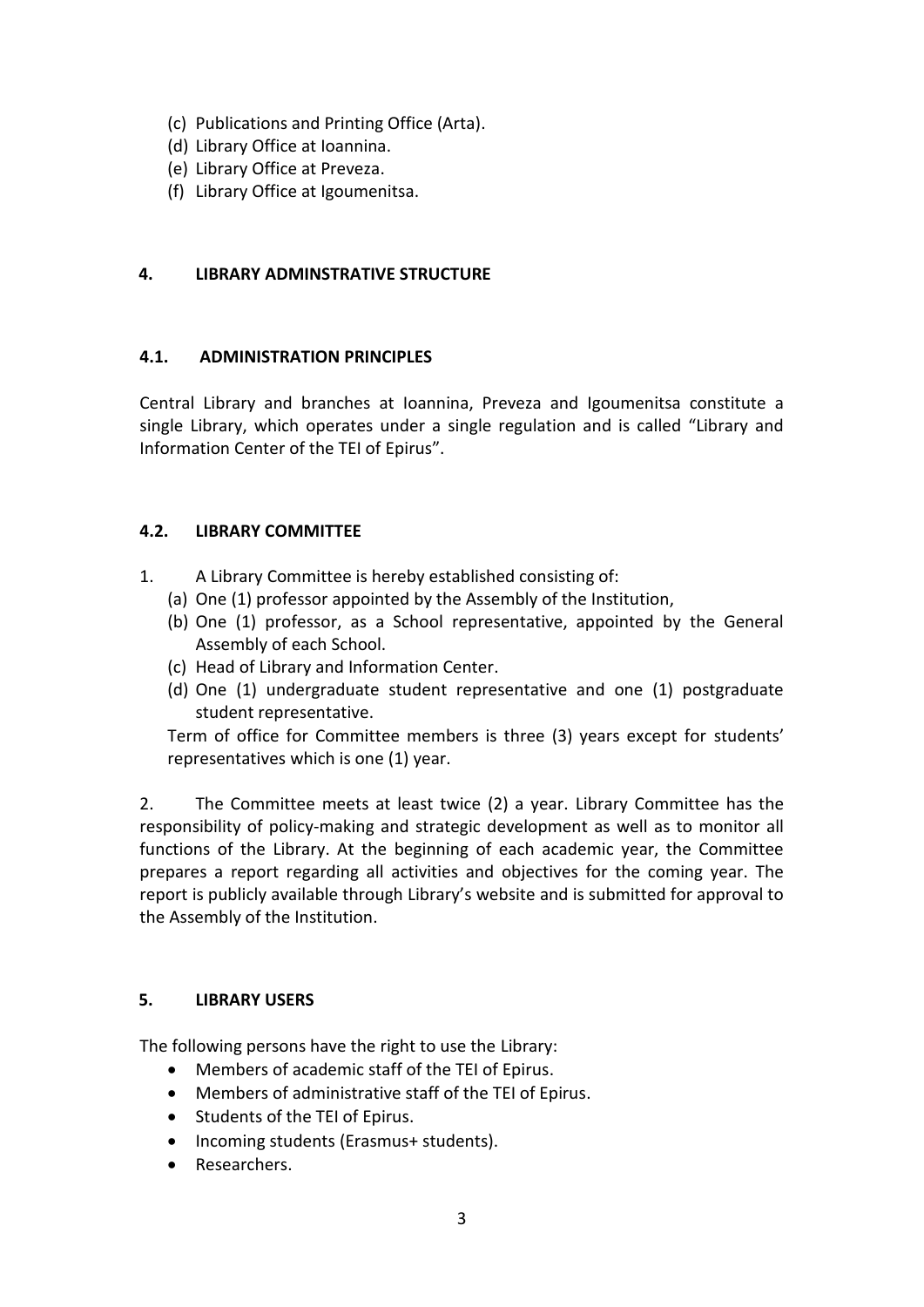- Emeritus professors.
- External users.

Users who want to register to the Library do so by presenting a valid academic ID card or a valid ID card at the Circulation Desk.

#### <span id="page-4-0"></span>**5.1. CONDUCT IN THE LIBRARY**

By entering the Library, users are asked to store personal property in lockers and sign at the Library's guest book at the Circulation Desk. Users must keep quiet to all Library premises and especially reading areas. Smoking is prohibited everywhere in the Library. Food and beverages (except bottled water) are not permitted in the Library. Users who leave the Library having borrowed any type of material may be asked to present it to Library personnel on request. Refrain from misuse, misappropriation or damage of Library collections and equipment. Users who violate Library Regulation may be banned from all Library premises and lost the right to use the Library.

# <span id="page-4-1"></span>**5.2. CESSATION OF MEMBERSHIP**

For users who graduate, retire or resign the follow apply:

# <span id="page-4-2"></span>**5.2.1. STUDENTS**

- (a) Students who interrupt their studies lose the right to use the Library.
- (b) Graduates or students who have interrupted studies can register at the Library as external users.
- (c) Upon graduation or interruption of studies, students receive a certification from the Library confirming that they have no overdue material. This certification is handed to the respective Department secretariat and students cease to be Library members.

# <span id="page-4-3"></span>**5.2.2. MEMBERS OF THE ACADEMIC STAFF**

The Department of Academic and Administrative Personnel of the TEI of Epirus contacts the Library in case of members of the academic staff who leave duty upon retirement, resignation, etc. Those members are obliged to return all borrowed items to the Library with the exception of emeritus professors.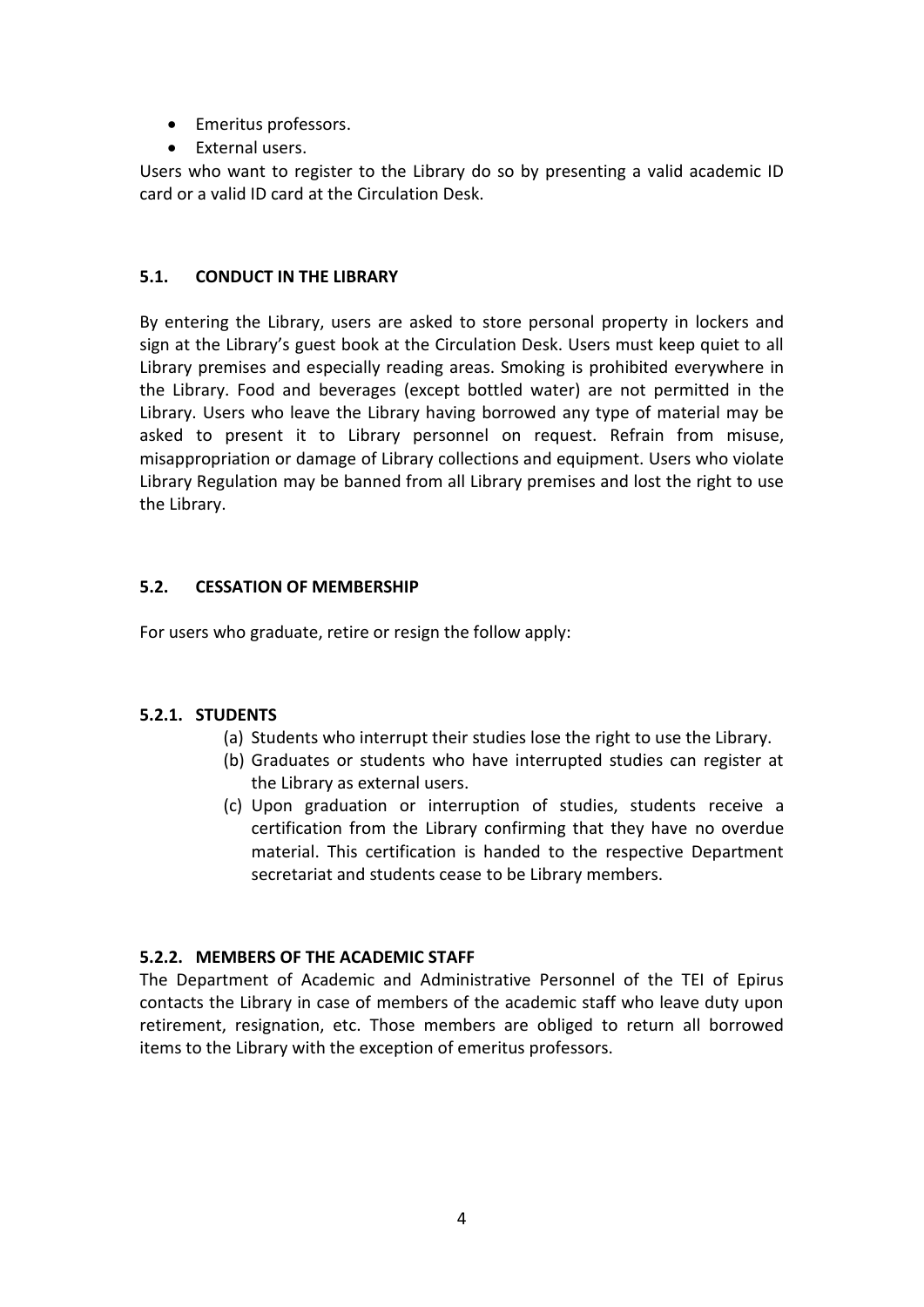#### <span id="page-5-0"></span>**6. USER SERVICES**

#### <span id="page-5-1"></span>**6.1 BORROWING**

#### <span id="page-5-2"></span>**6.1.1. BORROWING PRIVILEDGES AND LOAN PERIODS**

Library material is divided into three categories depending on the lending status:

- 1. Standard loan: material that can be borrowed for 15 days.
- 2. Short loan: material that can be borrowed for a short period (two day loan items, 3 hour loan items, 1 day loan items, weekend loan items, et al.) due to high demand.
- 3. Non-loanable collection:
	- a. Journals volumes and issues.
	- b. Reference collection (encyclopedias, dictionaries, etc.).
	- c. Rare books.
	- d. Degree, master and doctoral theses.
	- e. Seminar papers.
	- f. Electronic and digital material \*.
	- g. Greek Music Archive collection.

\* Only members of the local academic community can borrow audiovisual material for a short period of time.

| <b>TEI of Epirus Library</b><br><b>Members</b> | Number of<br>loans  | Loan period  | Number of<br>items for | <b>Number of renewals (if</b><br>there is no hold by |  |
|------------------------------------------------|---------------------|--------------|------------------------|------------------------------------------------------|--|
|                                                |                     |              |                        | hold request another user)                           |  |
| Academic staff of all five (05)                |                     | twenty (20)  | five (05)              | once $(1)$ for seven $(07)$                          |  |
| statuses                                       |                     |              |                        | days                                                 |  |
| Emeritus professors                            |                     |              |                        |                                                      |  |
| Postgraduate students                          | five(5)             | fifteen (15) | three $(03)$           | once $(1)$ for seven $(07)$                          |  |
|                                                |                     |              |                        | days                                                 |  |
| Undergraduate                                  | three (03)          | fifteen (15) | three $(03)$           | once $(1)$ for seven $(07)$                          |  |
| students                                       |                     |              |                        | days                                                 |  |
|                                                |                     |              |                        |                                                      |  |
| Administration staff of                        |                     |              |                        |                                                      |  |
| all statuses                                   |                     |              |                        |                                                      |  |
| Incoming                                       | students three (03) | fifteen (15) | three (03)             | once $(1)$ for seven $(07)$                          |  |
| (Erasmus+ students)                            |                     |              |                        | days                                                 |  |
| Researchers                                    | Three $(03)$        | fifteen (15) | three $(03)$           | once $(1)$ for seven $(07)$                          |  |
|                                                |                     |              |                        | days                                                 |  |
| <b>External users</b>                          | Three (03)          | seven (07)   | --                     | once $(1)$ for seven $(07)$                          |  |
|                                                |                     |              |                        | days                                                 |  |

#### <span id="page-5-3"></span>**6.1.2. LOANS, RETURNS AND HOLDS POLICY**

Library members are responsible for all items borrowed until they return them.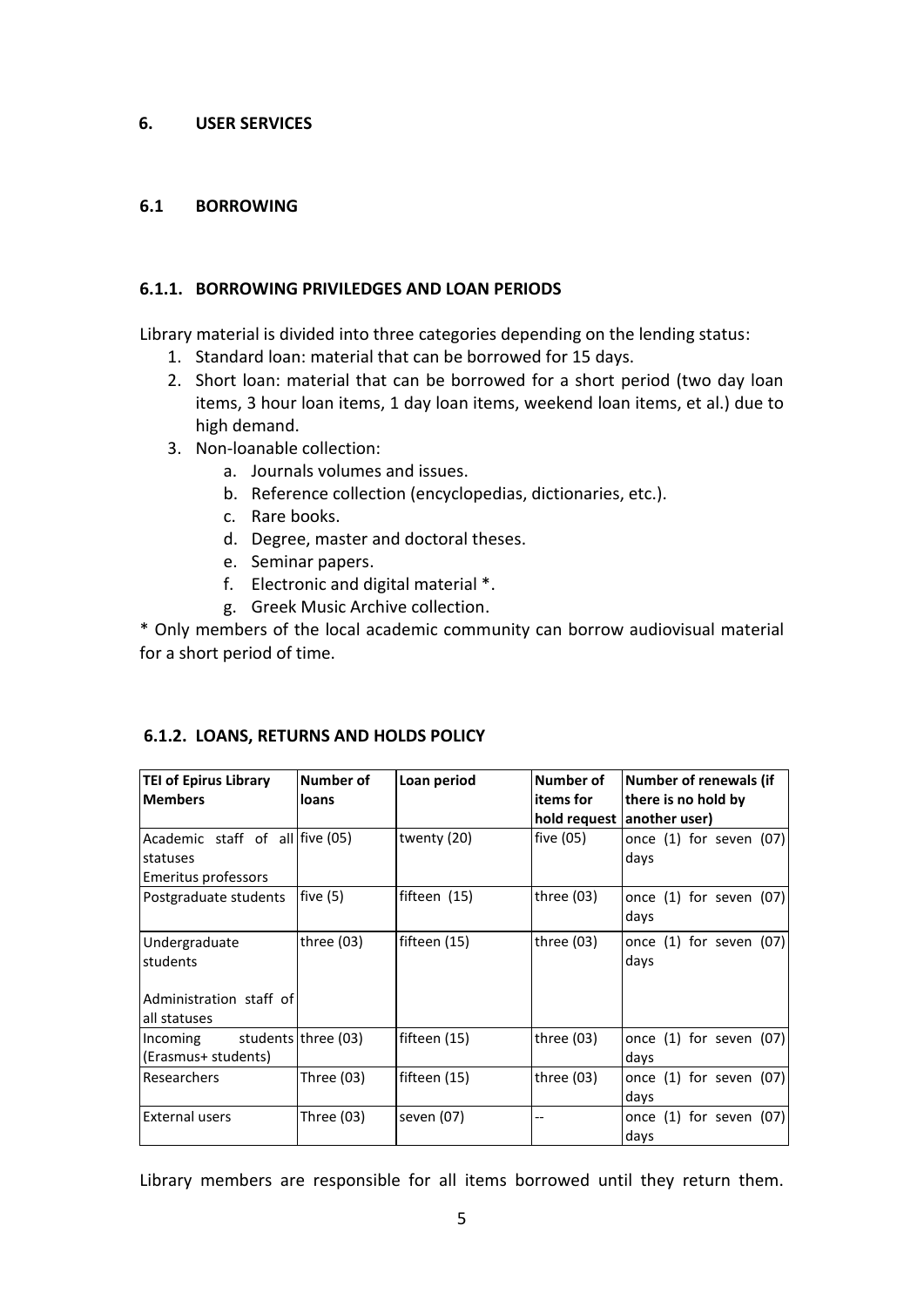Library material cannot be transferred from one member to another and every borrower is obliged to return items on loan preserving their good condition. In case of lost or damaged material the Library member is charged with a fee or is obliged replace it.

All borrowed material is compulsory returned to the Library by the end of the spring semester due to inventory reasons. When the process ends the material can be borrowed again.

# <span id="page-6-0"></span>**6.2. EXTERNAL USERS RIGHT TO USE THE LIBRARY**

Library's main purpose is to meet the information needs of both local academic community as well as those of external users. External users are:

- Residents of cities and regions where the TEI of Epirus libraries are located.
- Other institutions teachers and professors.
- TEI of Epirus alumni.

The Library prioritizes serving the local academic community. However, external users may user Library facilities and services provided that this is not coming at the expense of qualitative services to local users.

External users may:

- Use Library premises (reading rooms, computer rooms) and facilities (PCs, photocopying machines, et al.)
- Use electronic services. Access to subscription databases and electronic journals is open for all users within the TEI of Epirus network.
- Borrow up to 3 items for seven (7) days with a renewal period of seven days provided the material is not requested by another user.
- Use the Interlibrary loan service.

The Library reserves the right to refuse Library admission to users who repeatedly breach regulation.

# <span id="page-6-1"></span>**6.3. BORROWING**

The Library of the TEI of Epirus (Central and branches) operates on a common library management system. That system provides Library staff with a clear picture of material status (on loan or on shelf) and user status (personal information). The Library and the Circulation Department in particular, keeps a record of member's personal information (names, addresses, contact information, etc.) which is considered confidential and used only for legitimate library purposes. Users are required to produce their valid student identity card or ID card (for external users) in order to borrow books.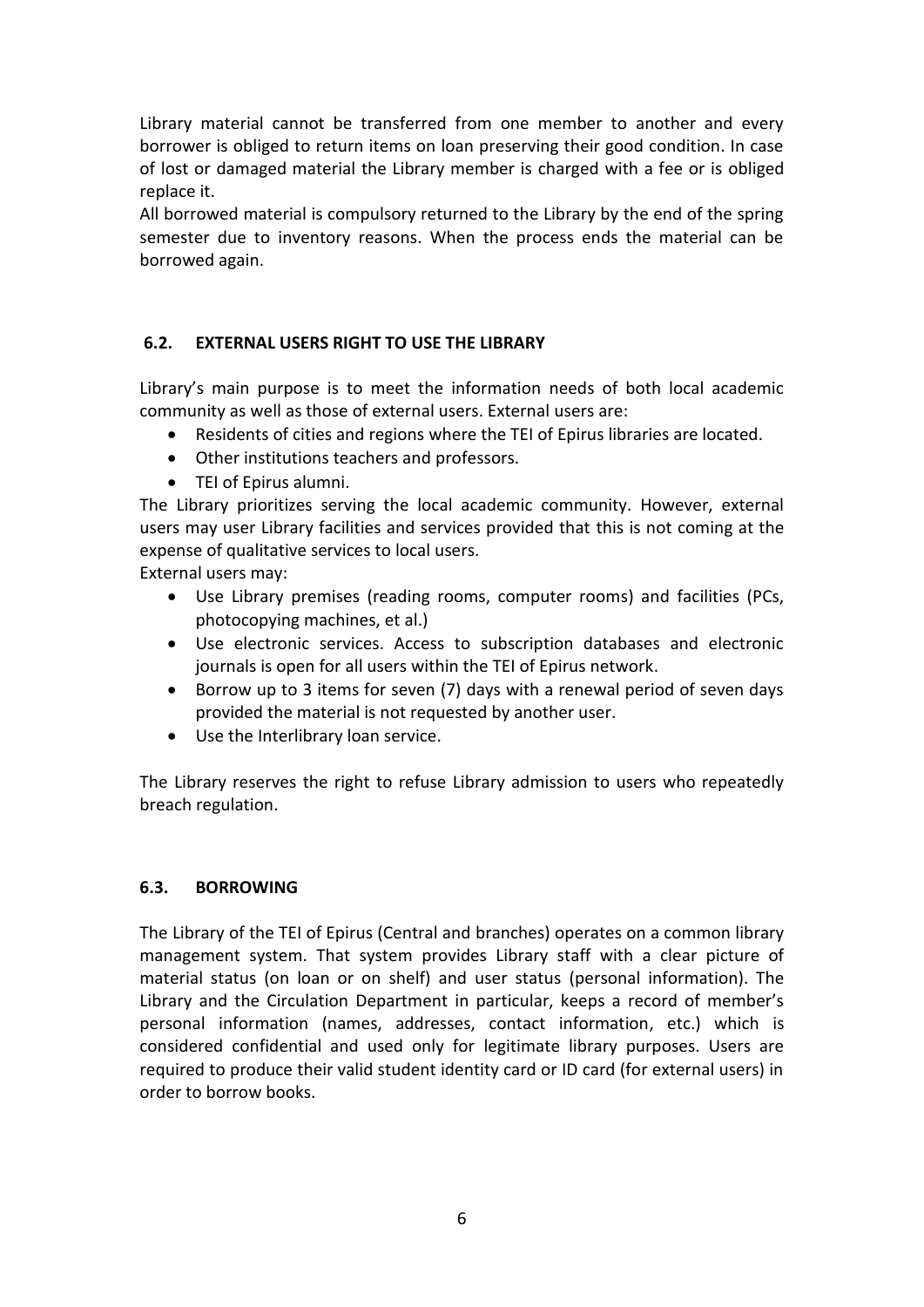#### <span id="page-7-0"></span>**6.4. INTERLIBRARY LOAN SERVICE**

#### *Interlibrary loan service between the Central Library and branches*.

Library members may request material via the interlibrary loan service from any other branch library (Ioannina, Preveza, Igoumenitsa). There is no charge for the service.

#### *Interlibrary loan service with other libraries.*

Library member submits a request and borrows material that is send by the collaborating library (member of the Hellenic Academic Libraries Link). The Library of the TEI of Epirus is responsible for the immediate processing of a request. Library member is charged with delivery costs. Library member is obliged to pick up and return interlibrary loan items at the library where they submitted the request. Loan period is set to seven (7) days. If the collaborating library agrees a renewal of seven (7) days may be given.

#### *Restriction – exceptions.*

Certain types of material are excluded from interlibrary loan such as reference material (encyclopedias, dictionaries, etc.) journal issues, degree theses, seminar papers, electronic and audiovisual material, rare and damaged material and course reserved material. The Library may suggest alternatives such as loan of excess items or purchase of high demand material. High demand material (short loan material) may be excluded from the interlibrary loan service.

# <span id="page-7-1"></span>**6.5. RETURNING MATERIAL – INFRINGEMENT OF REGULATION – FINES – PENALTIES**

Users who have borrowed books must return them on due time at the Circulation Desk during library operating hours. The Circulation Department bears no responsibility for lost items (items that were not handed in library personnel).

Each year the Library Committee decides on the financial penalties regarding overdue material. The charges are automatically activated.

Library users who repeatedly violate Library regulation:

- Are automatically deprived of borrowing privileges until they return material.
- Have to pay a fine for every day after the due date.

These penalties may be suspended for one (1) month if there are serious reasons such as: a) absence from residence for a period that exceeds a month, b) illness.

Users who lose or damage material are obliged to replace it within one (1) week. Users who repeatedly infringe Library regulation or deny paying fines may lose borrowing rights. That decision is taken by the Head of the Library or the Library Committee.

Students who graduate receive from the Library a certification confirming that they have no material on loan. This certification is handed to the respective Department secretariat so as students apply for graduation certification. The same procedure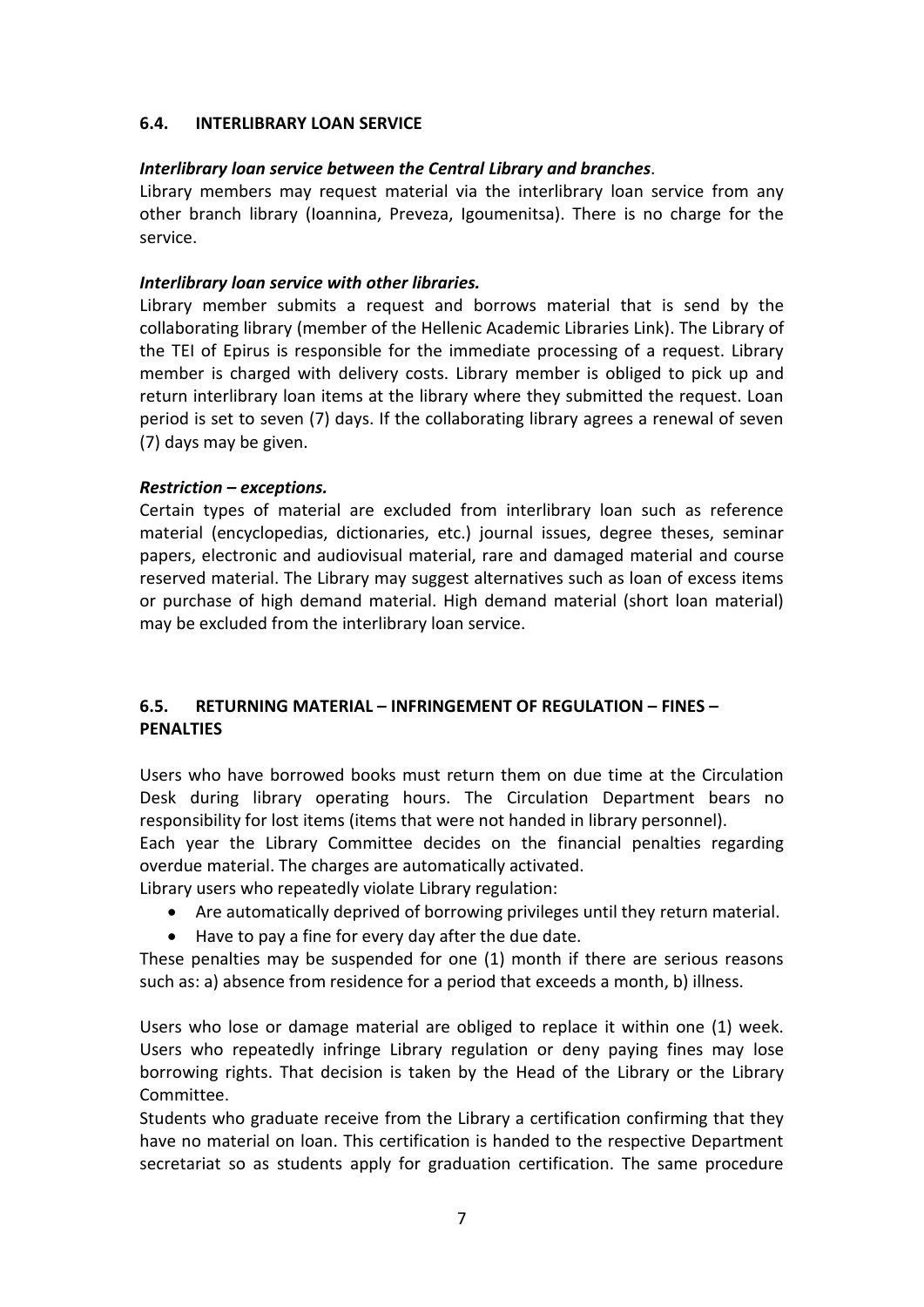applies for:

- Members of the faculty who retire or resign.
- Incoming students (Erasmus+ students) who received the aforementioned certification in order to complete participation to the program.

# <span id="page-8-0"></span>**6.6. PHOTOCOPYING AND PRINTING SERVICE**

Library members and external users may use available photocopying machines which operate with copy cards. Cards of 100 or 200 A4 pages value can be purchased at the Circulation Desk while their cost is determined by the Library Committee.

# <span id="page-8-1"></span>**6.7. LIBRARY INSTRUCTION SEMINARS**

In order Library users to achieve maximum and optimal use of available sources and services, the Library offers library instruction programs. Library instruction seminars help members to acquire knowledge and expertise in using information technologies and available resources.

During all academic year the Library organizes instruction seminars for students and external users (e.g. high school students). The seminars include instruction on:

- Use of Library premises and services.
- Information seeking, search strategy and writing papers support.

# <span id="page-8-2"></span>**6.8. ELECTRONIC INFORMATION SERVISE**

The Library of the TEI of Epirus maintains a User support service which offers help and assistance to all members of the local academic community regarding electronic resources, database access and content, electronic journals, etc.

# <span id="page-8-3"></span>**7. LIBRARY COLLECTIONS**

# <span id="page-8-4"></span>**7.1. COLLECTION TYPES**

The Library of the TEI of Epirus maintains a printed collection as well as digital collections which are: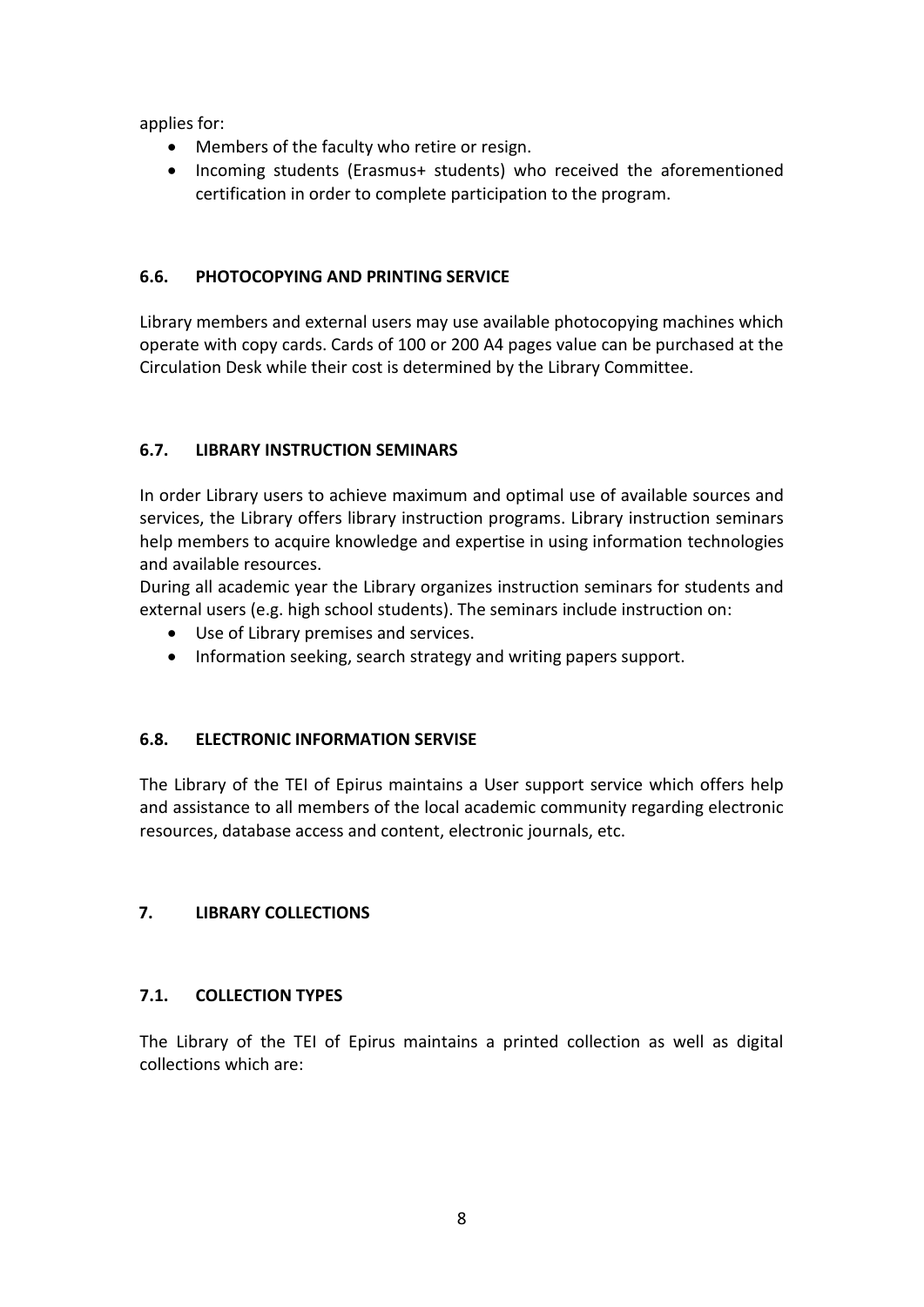#### <span id="page-9-0"></span>**7.1.1. INSTITUTIONAL REPOSITORY – RESEARCH REPOSITORY**

The Library has created and maintains two digital repositories: the Institutional Repository and the Research Repository. The Repositories are the "digital space" where the scientific output of the local academic community and scientific publications of the TEI of Epirus are stored, preserved and displayed. A basic prerequisite for the smooth operation and effectiveness of digital repositories is to encourage and at the same time commit the entire Institution to compulsorily submitting all scientific outputs produced in digital form by its staff and students. The "Repository Management Policy" and "The Research Repository Management Policy" form an integral part of this Regulation.

#### <span id="page-9-1"></span>**7.1.2. GREEK MUSIC ARCHIVE**

The Greek Music Archive was founded in 2002 by the Department of Traditional Music and is part of the Library's collections. Its material is not loanable and collection development is done in collaboration with the Department. The collection is hosted on a different software however is accessible from the Library's website. Opening hours are in line with Library's opening hours. Premises and equipment are mainly available for the use of the local academic community.

# <span id="page-9-2"></span>**7.2. COLLECTION MANAGEMENT**

#### <span id="page-9-3"></span>**7.2.1. COLLECTION EVALUATION AND MANAGEMENT**

The Library is responsible for the development and management of its collections so as educational, research and cultural needs of the local academic community are covered. For that purpose the Library applies a single material evaluation policy, identifies collection deficiencies, evaluates collections at a regular basis (in order to determine their qualitative and quantitative adherence) purchases new material, acts on maintenance, replacement or dislocation of material.

Rights to select and submit proposals for new acquisitions have: all members of the educational and administrative staff of the TEI of Epirus, students and researchers who collaborate with the Institution. Proposals are initially submitted to the Assembly of the Department which examines the possibility of overlapping and after being approved they are forwarded to the Library. The proposals should necessarily contain bibliographic data of items and indicative cost.

If the proposed items already exist in the Library's collection, the proposer should justify the proposal. Proposals for journal subscriptions may be given only by members of the academic staff. The proposal is rejected if the journal is included in HEAL-Link e-journals subscriptions. The final decision for all purchase proposals is taken by the Library Committee.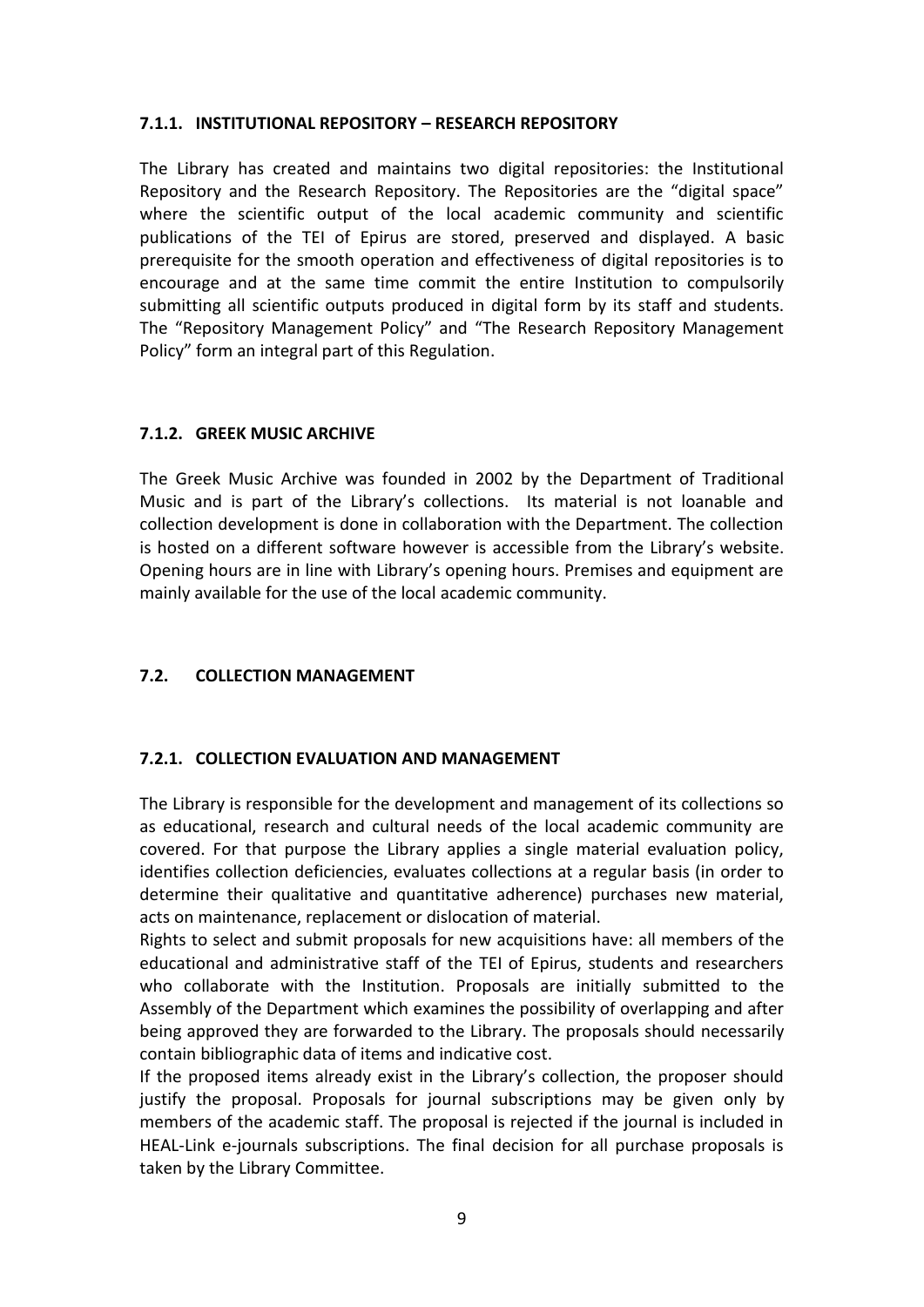# <span id="page-10-0"></span>**7.2.2. WITHDRAWALS OF MATERIAL**

Unused and outdated material is withdrawn from the collection in order the Library to save space and preserve collection quality. Main criteria for material withdrawal are:

- Physical condition of material.
- Publication date.
- Outdated material.
- Frequency of use.
- Number of copies.
- Subject coverage in relation to other Library material.
- Lack of space.

The evaluation of material to be withdrawn is done in collaboration with a member of the academic staff who is subject expert. Decision will take into account curricula and the extend the material covers academic and educational needs.

# <span id="page-10-1"></span>**7.2.3. LOST OR DAMAGED MATERIAL**

The Library replaces lost or damaged material if:

- Is still appropriate for the collection.
- Is available in current book trade.
- If the budget allows.

# <span id="page-10-2"></span>**7.2.4. DONATIONS**

The Library accepts donations of items (in whole or parts of them) under the following conditions:

- The donation supports aims of the Library related to collection development.
- There is enough space to store.
- The material is in good physical condition.

After accepting a donation the material belongs to the Library which is responsible to incorporate items into the collection. Donations which include more copies that the Library can accept may be returned to the donor. Journal issues are not accepted unless they replace incomplete journal series.

# <span id="page-10-3"></span>**7.2.5. RESERVE COLLECTION**

At the beginning of each semester, academic staff may select certain collection books to be part of the reserve collection for the use of students. Reserve collection is placed in a certain Library space and is excluded from loan. Students may use it only within Library premises.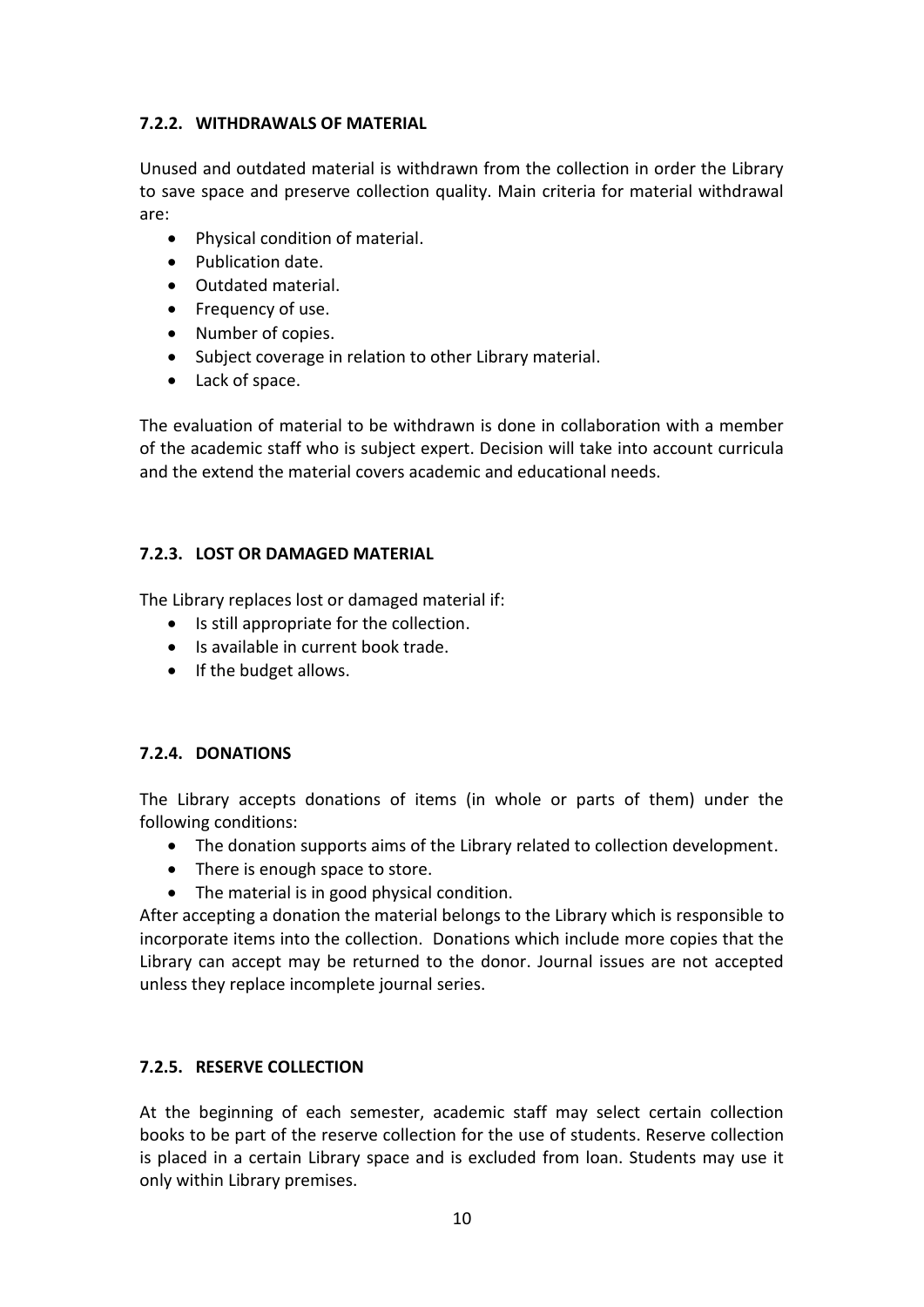# <span id="page-11-0"></span>**7.2.6. COLLECTION INVENTORY**

The TEI of Epirus Library is conducting an annual inventory of its material at the end of the spring semester (June). Inventory data for branche libraries are sent to the Head of the Library by September. Total inventory results and comments are communicated to the Library Committee.

#### <span id="page-11-1"></span>**8. LIBRARY REVENUE**

Revenue sources of the Library are:

- Photocopying magnetic card sales.
- Overdue material fines.

The collected amount of money is deposited to the Special Account of the Library and in particular at the "Library Revenues Project" in order the following expenses to be covered:

- Photocopying and printing magnetic cards purchase.
- Cardholders supply.
- Equipment supply (photocopying machines, PCs, servers, etc.), spare parts and consumables for Central Library and branches.
- Interlibrary loan cost and charges for material (articles, books, theses) through the National Documentation Center.
- Databases subscriptions related to Library and Information Science subjects for cataloguing needs.
- Seminar and conferences organization costs with the purpose of library and administrative staff education and training.
- Employment cost of an Information Technology expect for the Library in order to support electronic and digital services.

# <span id="page-11-2"></span>**9. LIBRARY OPENING HOURS**

Central Library and branches opening hours are set at the beginning of the academic year. The Library may change its timetable if necessary and in exceptional cases such as: staff shortage, staff participation in training sessions, meetings, etc.

# <span id="page-11-3"></span>**10. LIBRARY SERVICES EVALUATION**

The Library performs once or twice a year a user satisfaction survey in order to evaluate its services based on the indicators set by the Quality Assurance Unit of Academic Libraries (QAUAL).

Library Committee may define more statistical indicators in order to assess collections and quality of services offered by the Library.

User satisfaction survey is carried out at the same time for all libraries of the